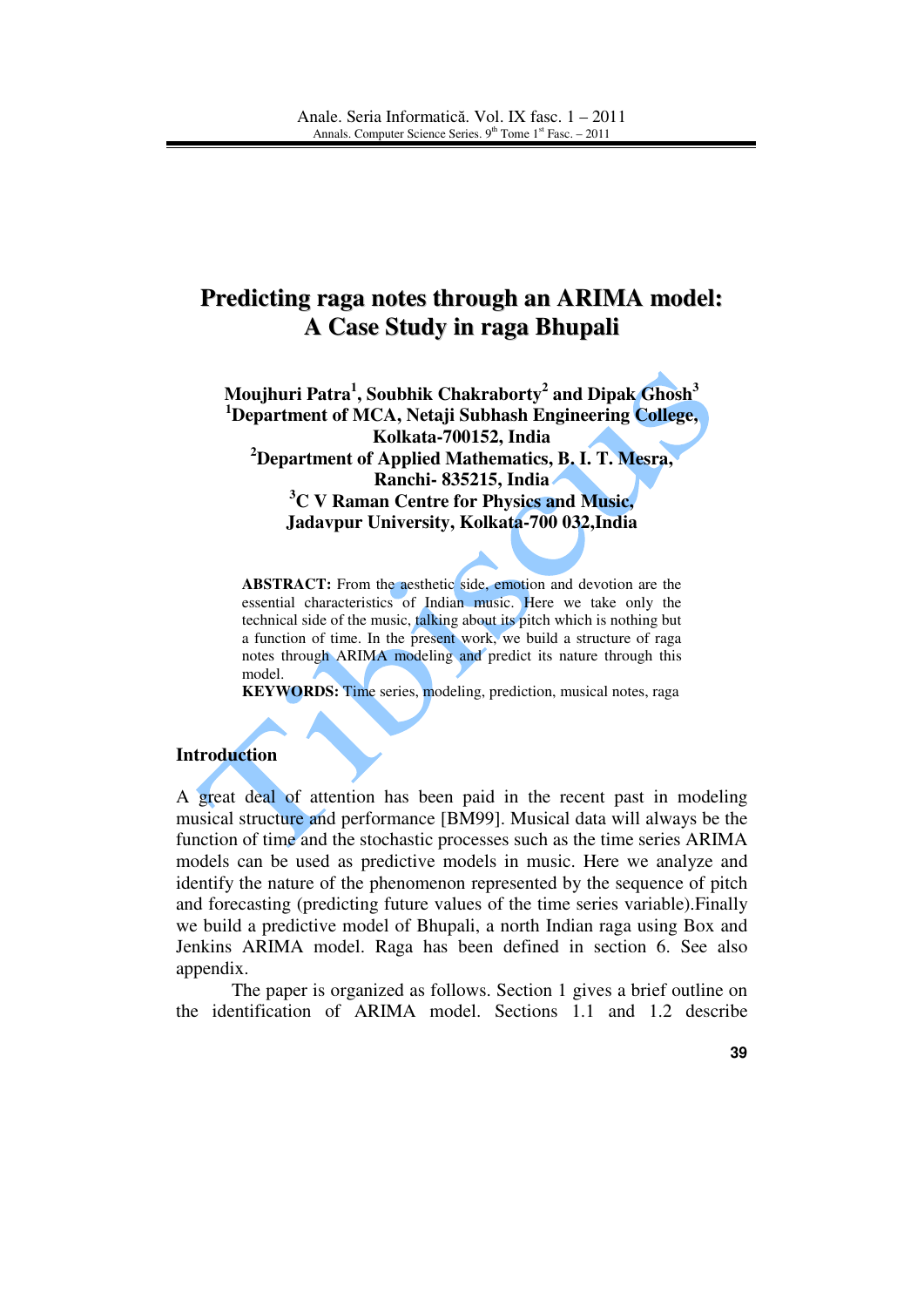autoregressive components and moving average components respectively. Section 1.3 describes a mixed model. Section 2 discusses about ACFs and PACFs (autocorrelation functions and partial autocorrelation functions respectively). Section 3 describes the general idea of estimating the model parameters. In Section 4, we describe the diagnosis of a model and Ljung-Box (Q) Statistic for diagnostic checking. Section 5 describes the modeling structure of raga Bhupali. Section 6 is for results and discussion and the last one is reserved for conclusion. For comprehensive literature on time series analysis and ARIMA, we refer to [BJ76] and the following website: http://wps.ablongman.com/wps/media/objects/2829/2897573/ch18.pdf

## **1. Identification of ARIMA (p, d, q) Models**

The ARIMA (Auto-regressive, integrated, moving average) model of a time series is define by three terms (p, d, q). The meaning of these terms will be explained later (sec 2.1 and 2.2). Identification of a time series is the process of finding integer, usually very small  $(e.g., 0, 1 \text{ or } 2)$ , values of p, d and q that model the patterns in the data. When the value is 0, the element is not needed in the model. The middle element, d is investigated before p and q. The goal is to determine if the process is stationary and if not, to make it stationary before determining the values of p and q. Recall that a stationary process has a constant mean and variance over the time period of the study.

 In the simplest time series, an observation at a time period simply reflects the random shock at that time period,  $a_t$ , that is:

 $Y_t = a_t$ 

The random shocks are independent with constant mean and variance and so are the observations. If there is trend in data , however, the score also reflects that trend as represented by slope of the process. In this slightly more complex model, the observation at the current time,  $Y_t$ , depends on the value of the previous observation, the slope and the random shock at the current time period:

$$
\boldsymbol{Y}_{t} = \boldsymbol{\Theta}_{0}(\boldsymbol{Y}_{t-1}) + \boldsymbol{a}_{t}
$$

**40**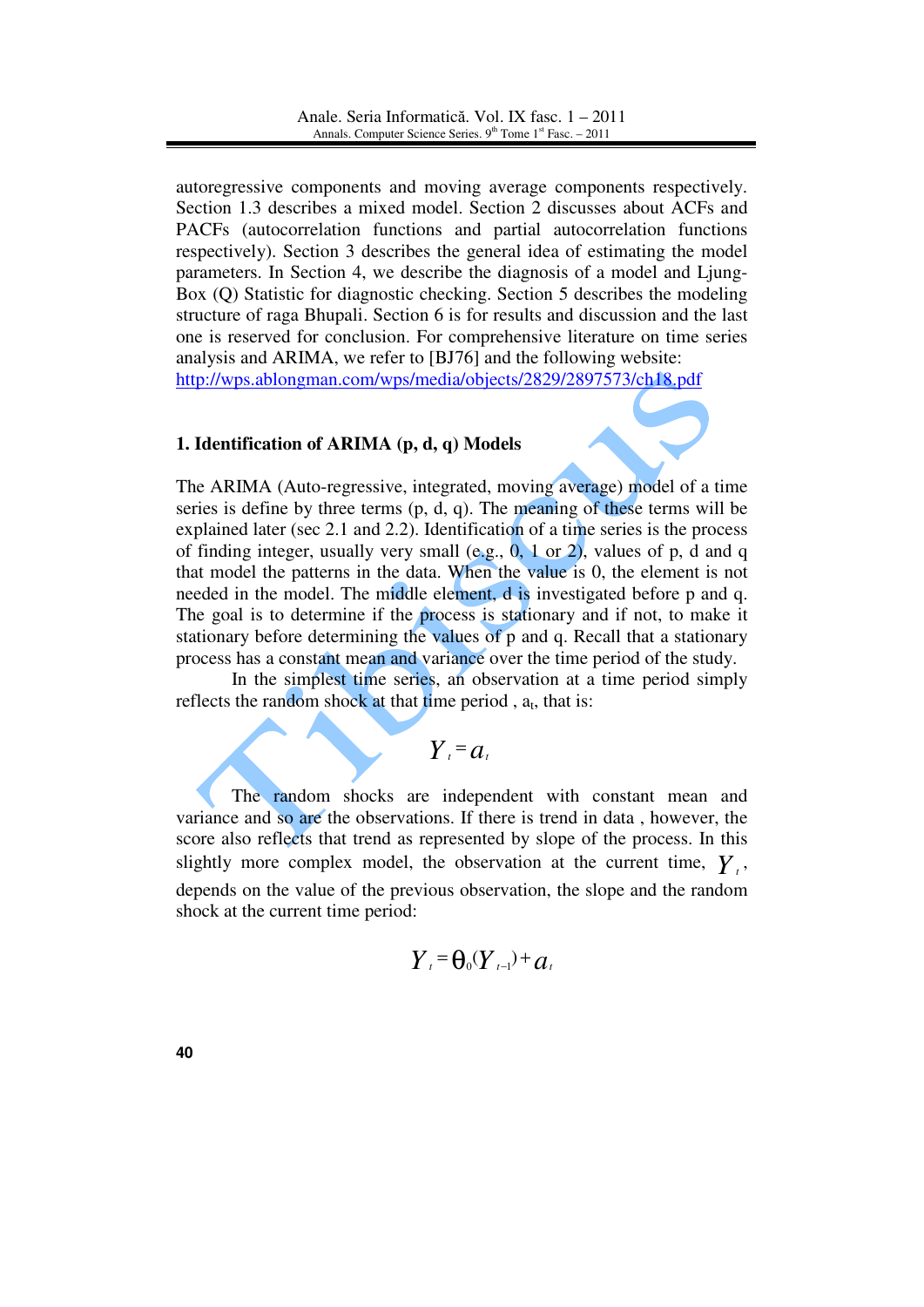#### **1.1 Auto-regressive components**

The auto-regressive components represent the memory of the process for preceding observations. The value of p is the number of auto-regressive components in an ARIMA  $(p, d, q)$  model. The value of p is 0 if there is no relation between adjacent observations. When the value p is 1, there is a relationship between the observations at lag 1 and correlation coefficient  $\phi$ .

is the magnitude of the relationship. When the value of p is 2, there is a relationship between the observations at lag 2 and the correlation coefficient  $\phi_2$  is the magnitude of the relationship. Thus p indicates the lag in the dependence of observations which is needed to build the relationship.

For example, a model with  $p=2$ , ARIMA  $(2, 0, 0)$ , is

$$
Y_{t} = \phi_{1} Y_{t-1} + \phi_{2} Y_{t-2} + a_{t}
$$

### **1.2 Moving Average Components**

The moving average components represent the memory for preceding random shocks. The value q indicates the number of moving average components in an ARIMA  $(p, d, q)$ . When q is zero, there are no moving average components. When q is 1, there is a relationship between the current score and the random shock at lag 1 and correlation coefficient  $\theta_1$  represents the magnitude of the relationship. When q is 2, there is a relationship between the current score and the random shock at lag 2 and the correlation coefficient  $\mathbf{\Theta}_2$  represents the magnitude of the relationship.

Thus, an ARIMA (0, 0, 2) model is

$$
Y_t = a_t - \theta_1 a_{t-1} - \theta_2 a_{t-2}
$$

#### **1.3 Mixed Models**

A series has both auto-regressive and moving average components so that both types of correlations are required to model the patterns. If both elements are present only at lag 1, the equation is: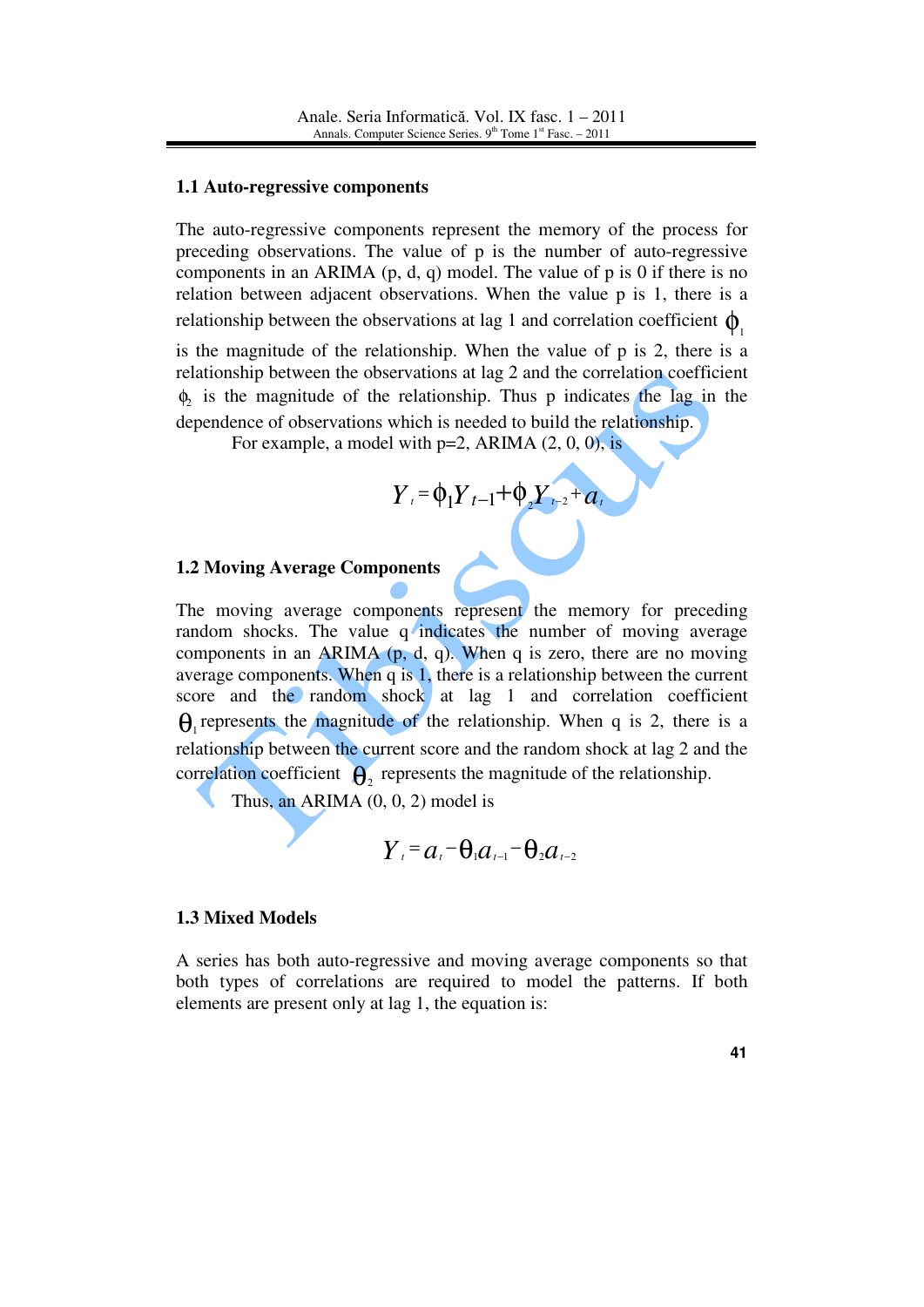$$
Y_{\iota} = \phi_{\iota} Y_{\iota-1} - \theta_{\iota} a_{\iota-1} + a_{\iota}
$$

In the present work, this is the model that we have found to be a suitable one.

## **2. ACFs and PACFs**

Models are identified through patterns in their ACFs (autocorrelation functions) and PACFs (partial autocorrelation functions). Both autocorrelations and partial autocorrelations are computed for sequential lags in the series. The first lag has an autocorrelation between  $Y_{t-1}$  and  $Y_t$ , the second lag has both an autocorrelation and partial autocorrelation between  $Y_{t-2}$  and  $Y_t$ , and so on. ACFs and PACFs are the functions across all the lags.

 The equation for autocorrelation is that the mean of the response Yseries is subtracted from each  $\boldsymbol{Y}_t$  and from each  $\boldsymbol{Y}_{t-k}$ , and the denominator is the variance of the whole series (more correctly, it is the mean sum of squares of y-series).

$$
r_{k} = \frac{\frac{1}{N-K} \sum_{t=1}^{N-k} (Y_{t} - \overline{Y})(Y_{t-k} - \overline{Y})}{\frac{1}{N-1} \sum_{t=1}^{N} (Y_{t} - \overline{Y})^{2}}
$$

where N is the number of observations in the whole series, k is the lag.  $\overline{Y}$  is the mean of the whole series.

 The standard error of an autocorrelation is based on the squared autocorrelations from all previous lags. At lag 1, there are no previous autocorrelations, so  $r_0^2$  is set to 0.

$$
SE_{r_k} = \sqrt{\frac{1 + 2k - \sum_{l=0}^{k-1} r_l^2}{N}}
$$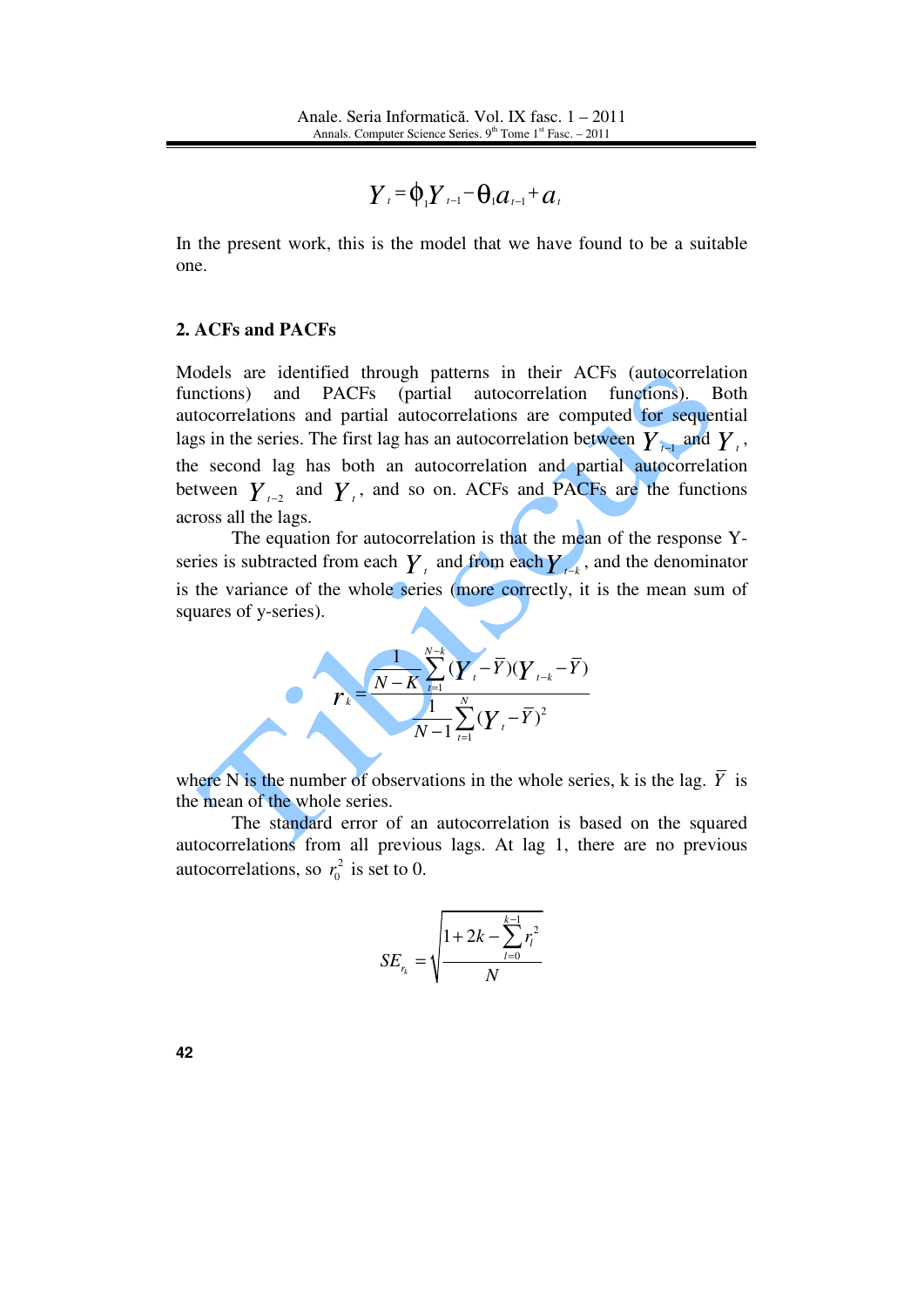If an autocorrelation at some lag is significantly different from zero, the correlation is included in the ARIMA model. Similarly, if a partial autocorrelation at some lag is significantly different from zero, it too, is included in the ARIMA model. The significance of full and partial autocorrelations is assessed using their standard errors.

## **3. Estimating Model Parameters**

Estimating the values of parameters in models consists of estimating the parameter(s) from an auto-regressive model or the parameters from a moving average model .as indicated by [D+80], the following rules apply:

1. Parameters must differ significantly from zero and all significant parameters must be included in the model.

2. Because they are correlations, all auto-regressive parameters must be between -1 and 1.If there are two such parameters  $(p=2)$  they must also meet the following requirements:



These are called the *bounds of stationarity* for the auto-regressive parameter(s).

3. Because they are also correlations, all moving average parameters, must also be between  $-1$  and 1.If there are two such parameters  $(q=2)$  they must also meet the following requirements:

$$
\begin{aligned} \theta_1 + \theta_2 < 1 \\ \theta_1 - \theta_2 < 1 \end{aligned}
$$

These are called the *bounds of invertibility* for the moving average parameter (s).

Complex and iterative likelihood procedures are used to estimate these parameters. The equation for  $\theta_1$  is:

$$
\theta_1 = \frac{-\operatorname{cov}(a_t a_{t-1})}{\sigma_N^2}
$$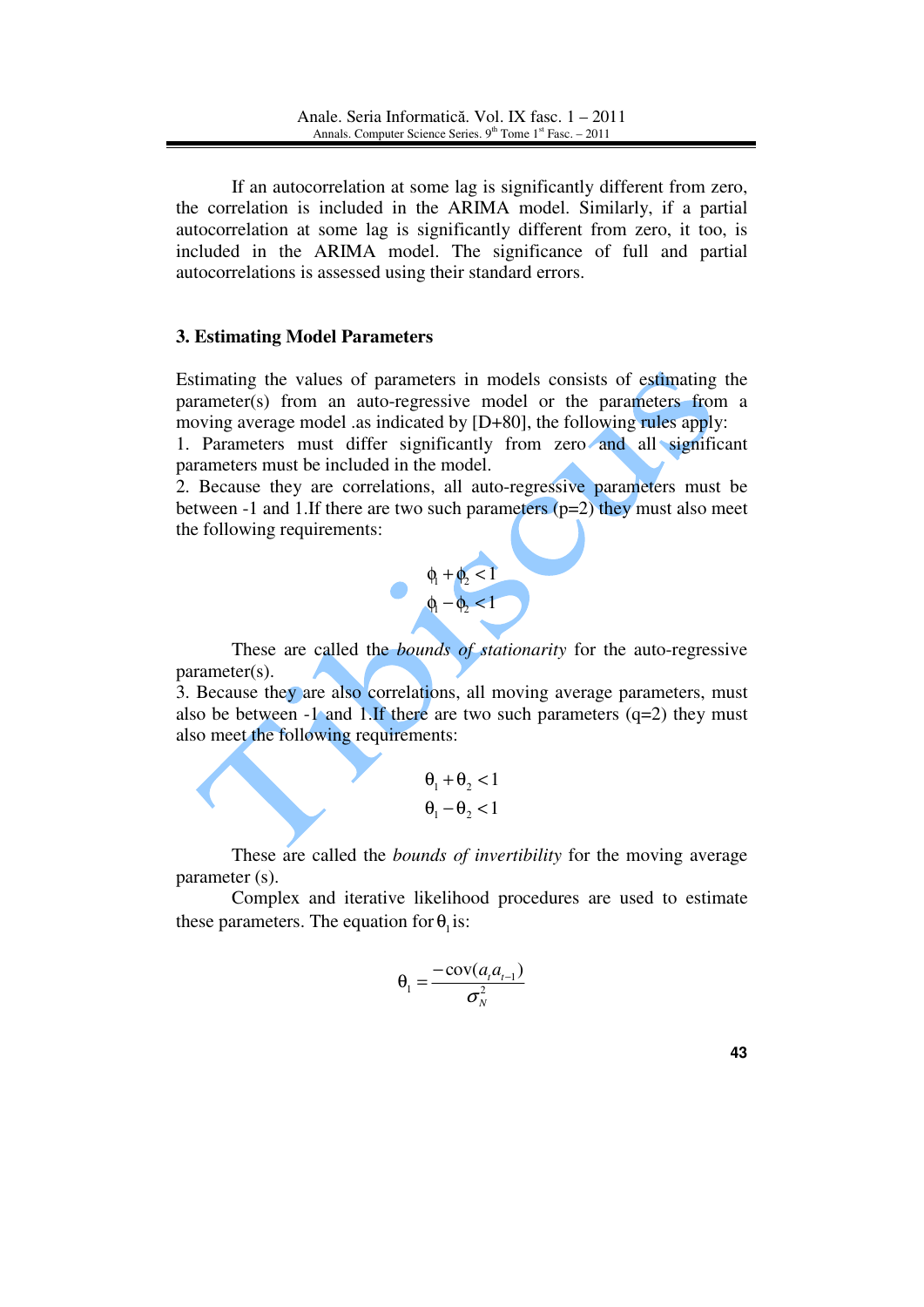#### **4. Model Diagnostics**

How well does the model fit the data? Are the values of observations predicted from the model close to actual ones?

 If the model is good, the residuals (differences between actual and predicted values) of the model are a series of random errors. These residuals form a set of observations that are examined the same way as any time series.

## *Ljung –Box (Q) statistic for diagnostic Checking*

The Ljung-Box Q statistic or Q(r) statistic can be employed to check independence instead of visual inspection of the sample autocorrelations. A test of the hypothesis can be done for the model adequacy by choosing a level of significance and then comparing the value of calculated  $x^2$  with the  $x^2$ -table at (k-m) degree of freedom, k be the maximum considered lag and m is the no. of parameters in the model. The  $O(r)$  Statistic is calculated by the following equation [LB78]:

$$
Q(r) = n(n+2) \sum_{k=1}^{m} (n-k)^{-1} r_k^2
$$

where n is the no. of observation in the data series.

## **5. A prediction model: Structure of raga Bhupali**

We define a raga, the nucleus of Indian Classical music, as a melodic structure with fixed notes and a set of rules characterizing a certain mood conveyed by performance [C+09a]. Here we take a sequence of raga Bhupali notes taken from a standard text [Dut06]. Here  $Y_t$  values are pitch of the raga notes musical notes which are a function of time (the instance t of realization of musical notes, here the serial numbers 1, 2, 3….157). See Appendix for more details. In Statistics, stochastic processes are the families of random variables which are functions of time measure where time is taken as a realization of the response (here musical notes) and musical data from an analytical perspective can be realized as the outcome of a stochastic process in which the true model is unknown even to the performer although his/her decision is deterministic. Here we are only analyzing the structure of the raga.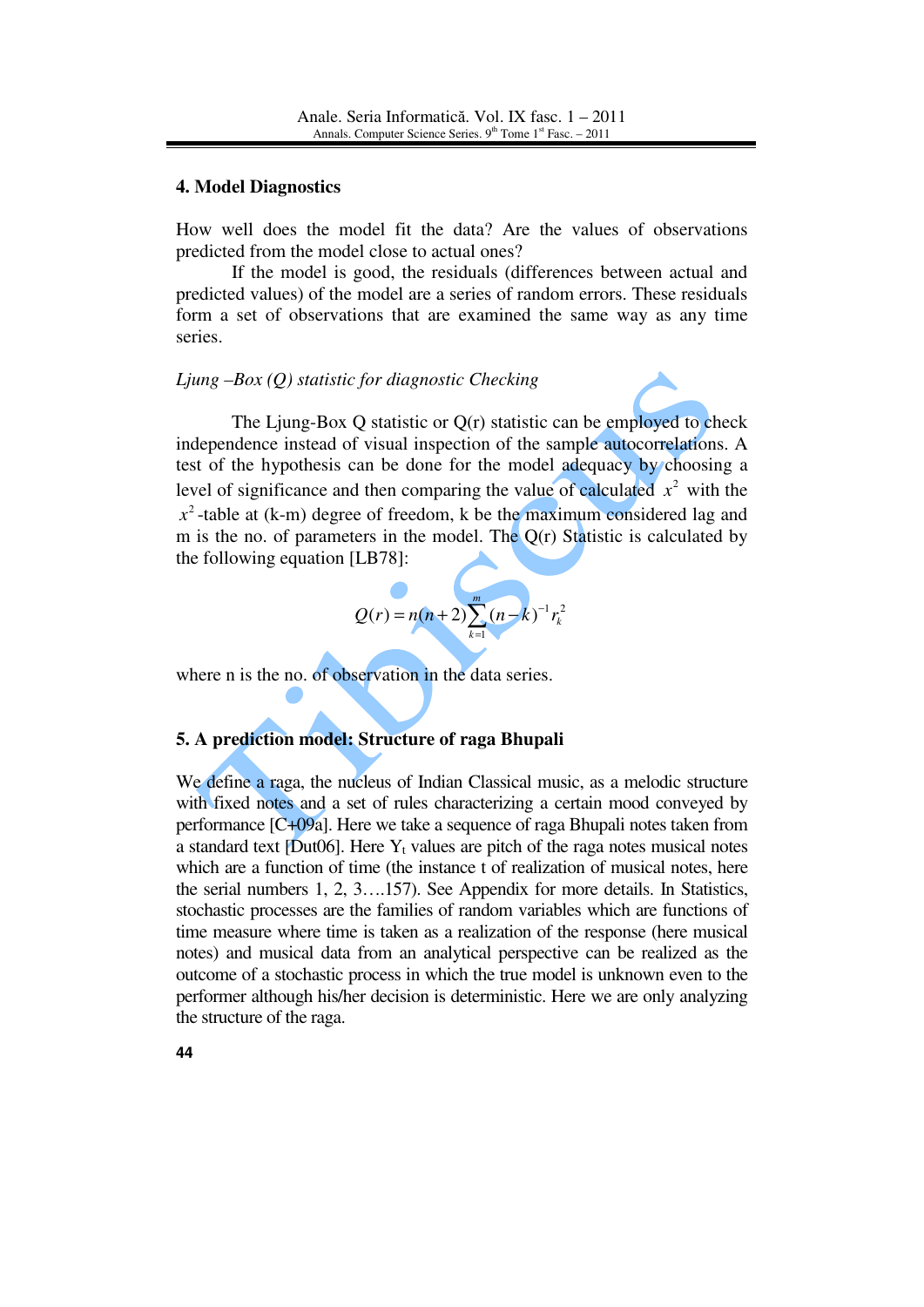## **6. Results and Discussions**

The original series was found non-stationary so a different transformation is required. We try to fit a model which gives minimum error (by error we mean the difference between the predicted value from the model and the actual ones). We checked the residuals from the model. To do that, we did another Ljung-Box (L-B test) test which indicates that residuals. A model is good if the residuals were independent over the various lags for all the models. In this test, the statistics is 36.934 which is larger than the value for the statistical test for raga Malkauns which is 19.800.There is also a large difference between the significance between Malkauns and Bhupali, which is 0.285 and 0.003 respectively. We have 261 instance values for raga Malkauns where as Bhupali has only 157.The results were obtained using SPSS statistical package version 17.0.

| <b>Note</b>       | <b>Model</b> | <b>Fit Statistics</b>   |       |             | <b>Model Parameters</b> |                                      |                | <b>Model</b>  |
|-------------------|--------------|-------------------------|-------|-------------|-------------------------|--------------------------------------|----------------|---------------|
|                   |              | $\mathbf{R}$<br>squared |       |             |                         | <b>RMSE MAPE Constant Difference</b> | Lag            | <b>Chosen</b> |
| Bhupali $(0,1,1)$ | <b>ARIMA</b> | .646                    | 2.981 | 50.569      | .019                    |                                      | $AR(1) - 232$  |               |
|                   | (1,1,0)      |                         |       |             |                         |                                      |                |               |
|                   |              |                         |       |             |                         |                                      |                |               |
|                   | <b>ARIMA</b> | .644                    | 2.992 | 50.548 .018 |                         |                                      | MA(1) .206     |               |
|                   |              |                         |       |             |                         |                                      |                | <b>ARIMA</b>  |
|                   |              |                         |       |             |                         |                                      |                | (0,1,1)       |
|                   | <b>ARIMA</b> | .648                    | 2.983 | 50.585 .019 |                         |                                      | $AR(1) - .490$ |               |
|                   | (1,1,1)      |                         |       |             |                         |                                      | $MA(1) - 271$  |               |
|                   |              |                         |       |             |                         |                                      |                |               |

**Table 1. Fitted ARIMA Model** 

**Table-2 Results of L-B Test** 

| <b>Note</b> | <b>Model</b> | <b>L-B</b> Test   |    |            |  |  |
|-------------|--------------|-------------------|----|------------|--|--|
|             |              | <b>Statistics</b> | DF | <b>Sig</b> |  |  |
| Bhupali     | <b>ARIMA</b> | 34.080            | 17 | .008       |  |  |
|             | (1,1,0)      |                   |    |            |  |  |
|             | <b>ARIMA</b> | 36.934            | 17 | .003       |  |  |
|             | (0,1,1)      |                   |    |            |  |  |
|             | <b>ARIMA</b> | 30.233            | 16 | .017       |  |  |
|             | (1,1,1)      |                   |    |            |  |  |

**45**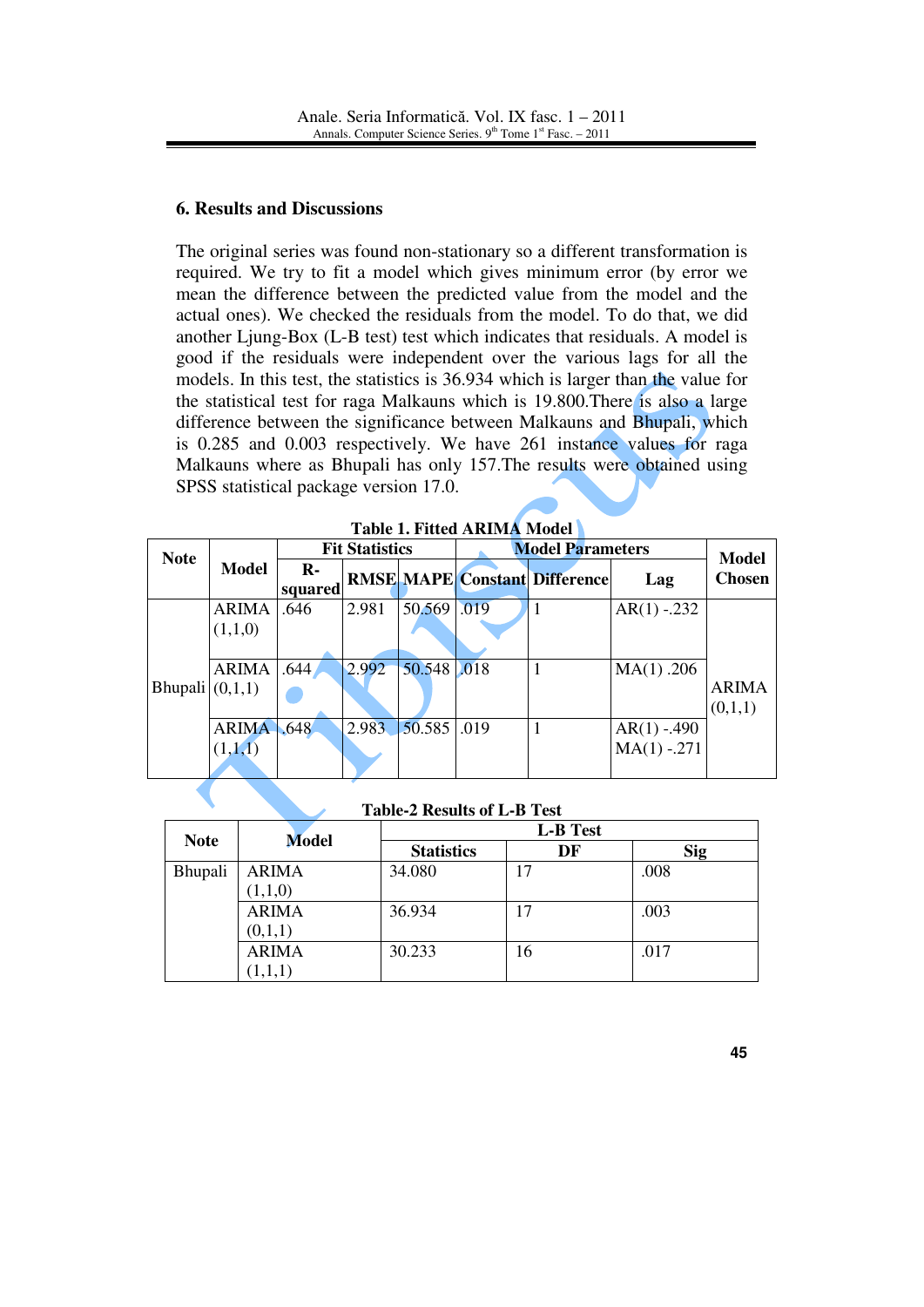

 From the above mentioned results it is clear that ARIMA (0, 1, 1) will be the most suitable model. It is clearly revealed from table-1 that R2, MAPE are lower in ARIMA (0, 1, 1) compare to the rest of the models.Fig.1 shows the residual plot for ACF and PACF. The plot exhibits the differences between the actual and predicted values of the model. Using this ARIMA  $(0, 1, 1)$  model, we obtain fig. 2 which shows the graphical plot for the actual pitch series versus the predicted pitch series and from the visual inspection of the plot it is quite evident that the chosen model is good enough as the predicted series is very close to the observed series.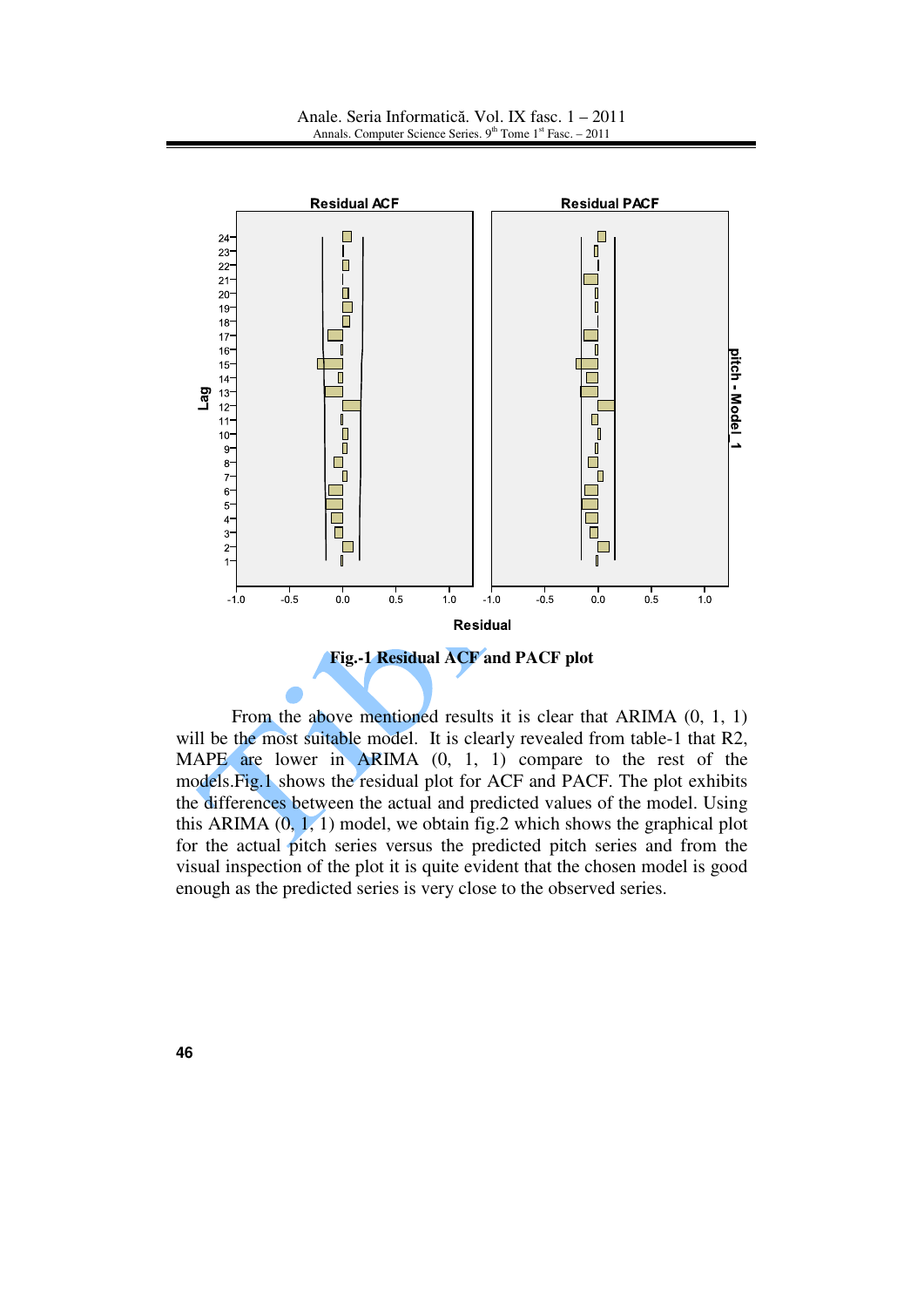

**Fig.-2 Actual versus predicted through ARIMA (0,1,1)**

## **Conclusion**

Our result shows that ARIMA (0, 1, 1) model is best capturing the Bhupali raga sequence. The lag of unity in the ARIMA model confirms that a first order Markov chain may be used to simulate a sequence of notes of this raga as in our previous work on raga Malkauns [C+09b, CS09].

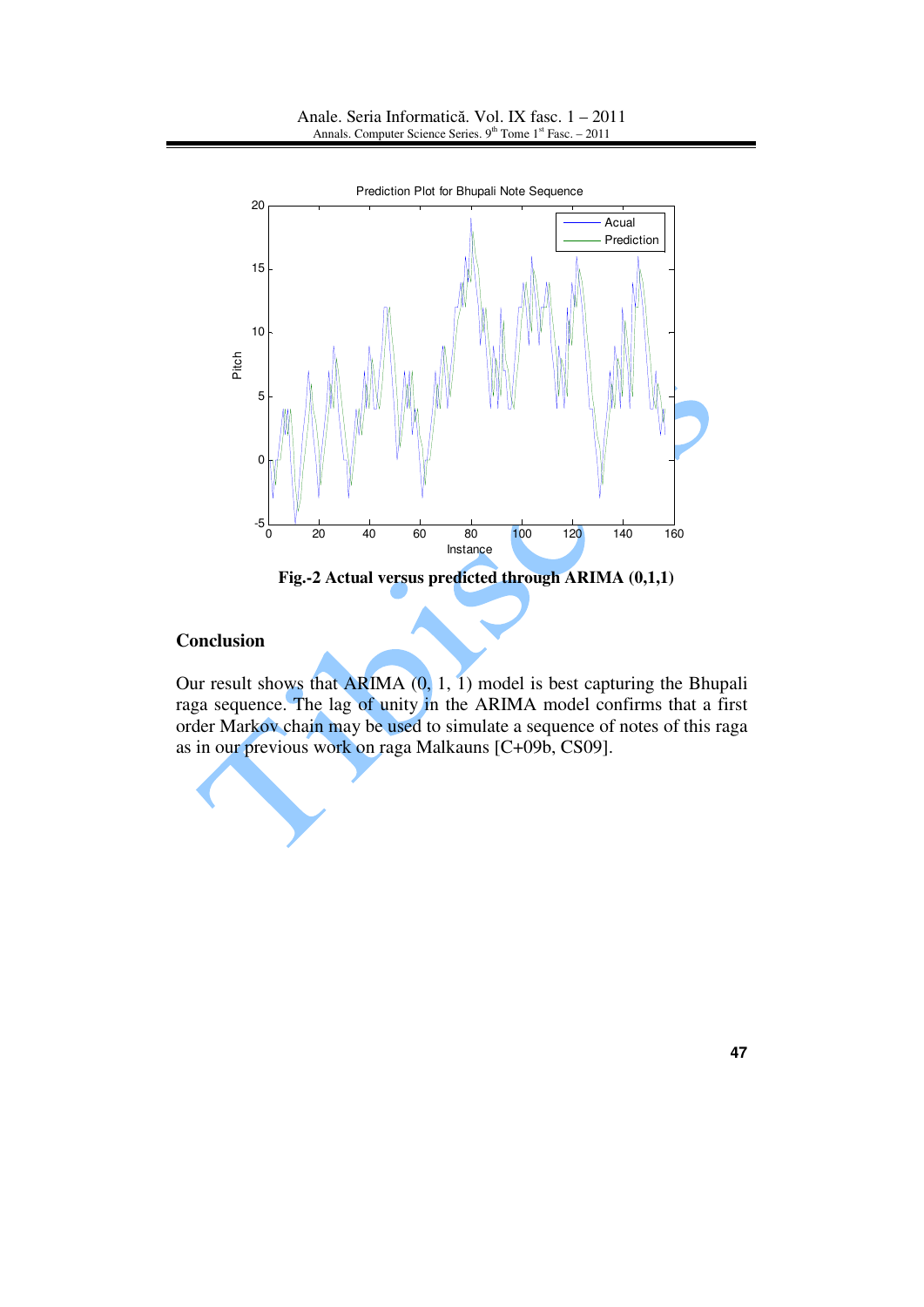## **Appendix**

Table 3 gives the numbers representing pitches in different octaves which will be useful in understanding the note progression of the raga in question.



*Abbreviations:* The letters S, R, G, M, P, D and N stand for Sa, *Sudh* Re, *Sudh* Ga, *Sudh* Ma, Pa, *Sudh* Dha and *Sudh* Ni respectively. The letters r, g, m, d, n represent *Komal* Re, *Komal* Ga, *Tibra* Ma, *Komal* Dha and *Komal* Ni respectively. Normal type indicates the note belongs to middle octave; italics implies that the note belongs to the octave just lower than the middle octave while a bold type indicates it belongs to the octave just higher than the middle octave. Sa, the tonic in Indian music, is taken at C. Corresponding Western notation is also provided. The terms "*Sudh*", "*Komal*" and "*Tibra*" imply, respectively, natural, flat and sharp.

We close this section giving some general feature of raga Bhupali:-

*Raga: Bhupali* 

**48** *Thaat* (a specific way of grouping ragas according to scale): Kalyan *Aroh* (ascent): S R G P, D, **S**  *Awaroh* (descent): **S**, D P, G, R, S *Jati*: *Aurabh-Aurabh* (5 distinct notes allowed in ascent and 5 in descent) *Vadi Swar* (most important note): G *Samvadi Swar* (second most important note): D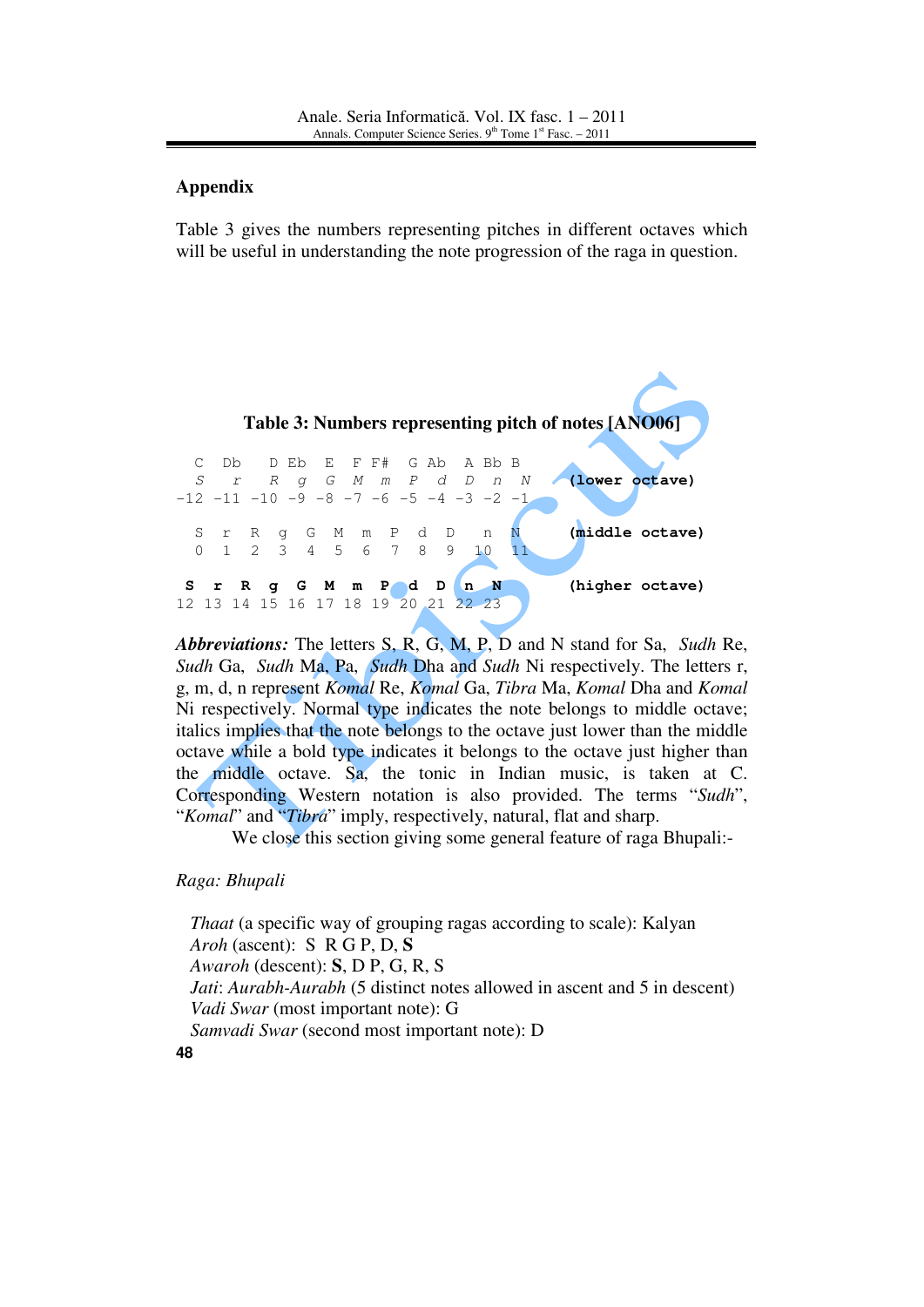*Anga*: *Poorvanga pradhan* (first half more important) Prakriti (nature): Restful Pakad (catch): G, R, S, *D*, S R G, P G, D P G, R, S Speciality: Meend (glide) from S to *D* (or **S** to D) and from P to G Nyas Swar (Stay notes): G, P and D Time of rendition: First phase of night (6 PM to 9 PM)

**49**